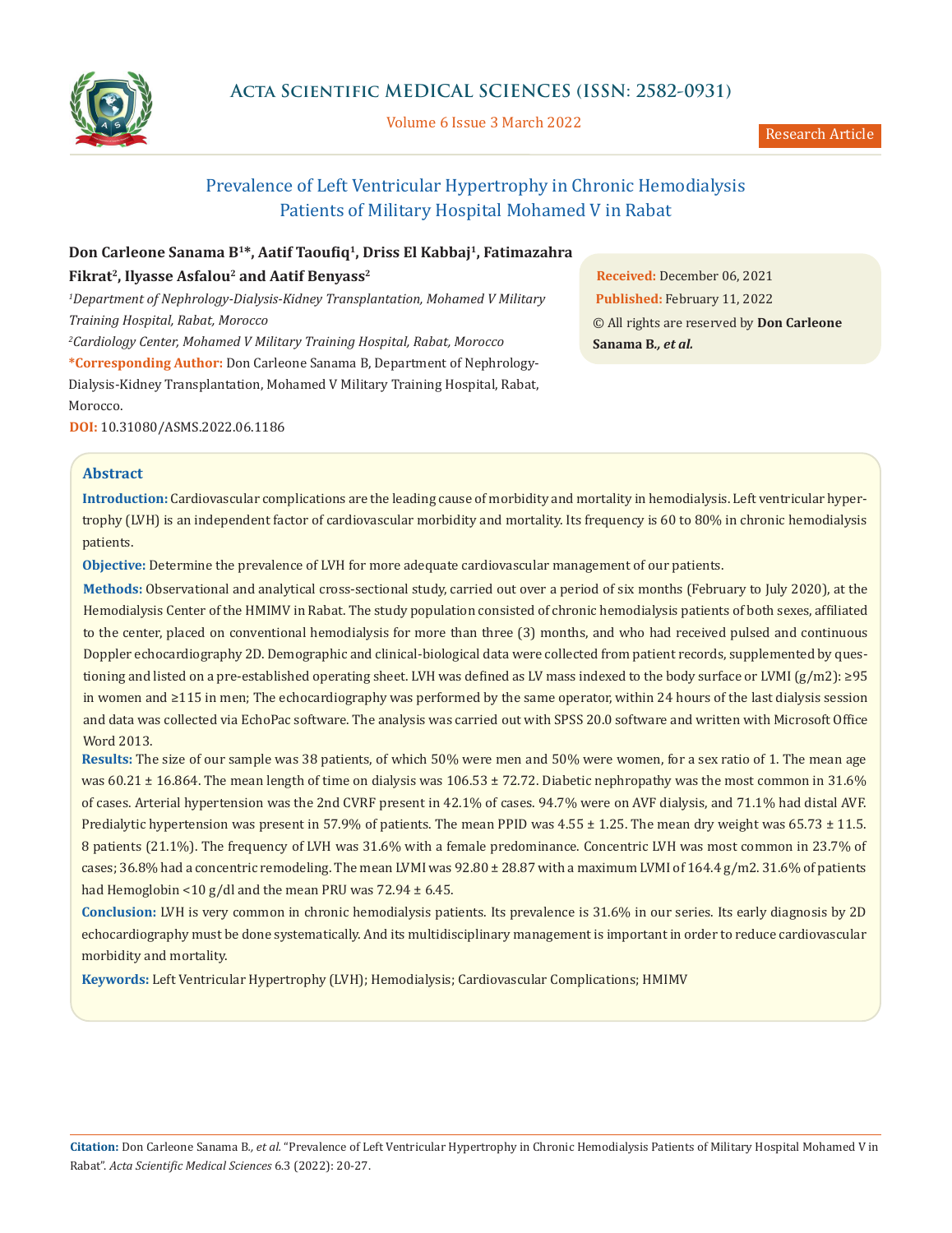#### **Abbreviation**

ASE: American Society of Echocardiography; AVF: Arteriovenous Fistula; BMI: Body Mass Index; BP: Blood Pressure; CHU: University Hospital Center; CKD: Chronic Renal Failure; CRP: C Reactive Protein; CVRF: Cardiovascular Risk Factors; dTDVG: Telediastolic Diameter of the Left Ventricle; EACVI: European association of Cardiovascular Imagery; ECG: Electrocardiogram; ECV: Extracellular Volume; eTDSIV: Tele Diastolic Thickness of the Interventricular Septum; eTDPP: Tele Diastolic Thickness of the Posterior Wall; F: Female; CVDF: Cardiovascular Risk Factors; LVEF: Ejection Fraction of the Left Ventricle; G: Gram; GNEC: Extra Capillary Glomerulonephritis; Hb: Hemoglobin; HD: Hemodialysis; HDL: Higth Density Lipoprotein; HMIMV: Mohamed V Military Training Hospital; HSF: Segmental and Focal Hialynosis; HTA: Arterial Hypertension; ICV: Inferior Cava Vena; L: Liter; LDL: Low Density Lipoprotein; LV: Left Ventricle; LVEF: Left Ventricular Ejection Fraction; LVH: Left Ventricular Hypertrophy; LVMI: Left Ventricular Mass Indexed; M: Male; Mg: Milligram; MHC: Hypertrophic Cardiomyopathy; MRI: Magnetic Resonance Imaging; ml: Milliliter; MHZ: Megahertz; N: Normal; N°: Number; NAS: Néphroangiosclérosis; ng: Nanogram; NTIC: Chronic Tubulointerstitial Nephropathy; PAD: Diastolic Blood Pressure; PAS: Systolic Blood Pressure; PPID: Interdialytic Weight Gain; PRU: Percentage Reduction in Urea; RWT: Relative Wall Thickness; SPSS: Statistical Package for the Social Sciences; RAAS: Renin Angiotensin Aldosterone System; %: Percentage

#### **Introduction**

Cardiovascular complications are the leading cause of morbimortality in hemodialysis; hence the interest of early screening and therapeutic management in chronic hemodialysis patients. Some of these complications appear early in the stage of chronic renal failure (CKD) before dialysis, with a prevalence that is 10 to 30 times higher than that of the general population [1]. A patient with chronic renal impairment is more likely to die from cardiovascular disease than to reach the dialysis stage [2]. Left ventricular hypertrophy (LVH) is one of the main cardiovascular complications, as well as an independent factor of cardiovascular morbidity. It is present in 16-19% of the general population, in 40% of renal failure before dialysis, and in 60-80% of chronic hemodialysis [3,4]. Its prevalence in Morocco is 53% [5].

LVH is an increase in the volume of the left ventricle (LV) of the heart with thickening of its walls. Initially it is an adaptive response allowing the left ventricle, to maintain its capacity in the face of pressure and flow constraints to which it is subjected [6]. The increase in the mass of myofibrils is associated in the uremic, with a rarefaction of the density of the capillaries and especially with interstitial fibrosis in which participate among others: oxidative stress, hyperparathyroidism, inflammatory syndrome and uremic toxicity [7]. It leads to conduction disorders such as arrhythmias that can go as far as cardiac arrest, and diastolic dysfunction resulting from the loss of elasticity of the LV reducing its filling in the course of diastole.

There are two pathophysiological models of LVH according to the mechanism of parietal stress: concentric LVH and eccentric LVH (Figures 1 and 2). The LVH of chronic hemodialysis is most often mixed, this related to the association of several risk factors [2,7].

Concentric LVH results from the elevation of the post-load (pressure overload), and is secondary mainly to hypertension, arteriosclerosis, calcified aortic narrowing and vascular calcifications favored by hyperparathyroidism. It is a thickening of the wall of the LV without increasing its internal diameter.

Eccentric LVH results from an increase in preload (volume overload) which is related to an increase in extracellular volume (ECV), anemia, and hyper flow of the arteriovenous fistula (AFV) especially when it is proximal. This is a dilation of the cavity of the VG. Some hydro electrolyte disorders such as hyperkalemia, metabolic acidosis; as well as activation of the renin angiotensin aldosterone system (RAAS), also participate significantly in the development of LVH and myocardial fibrosis [3].

There are also classic non-hemodynamic factors such as: age, gender, race that could be incriminated. A study done in 2008 in Colorado in the USA, highlighted a predominance of hypertension-related LVH in the African-American population compared to the Caucasian population, i.e. 69% versus 66% [8].

**Citation:** Don Carleone Sanama B*., et al.* "Prevalence of Left Ventricular Hypertrophy in Chronic Hemodialysis Patients of Military Hospital Mohamed V in Rabat". *Acta Scientific Medical Sciences* 6.3 (2022): 20-27.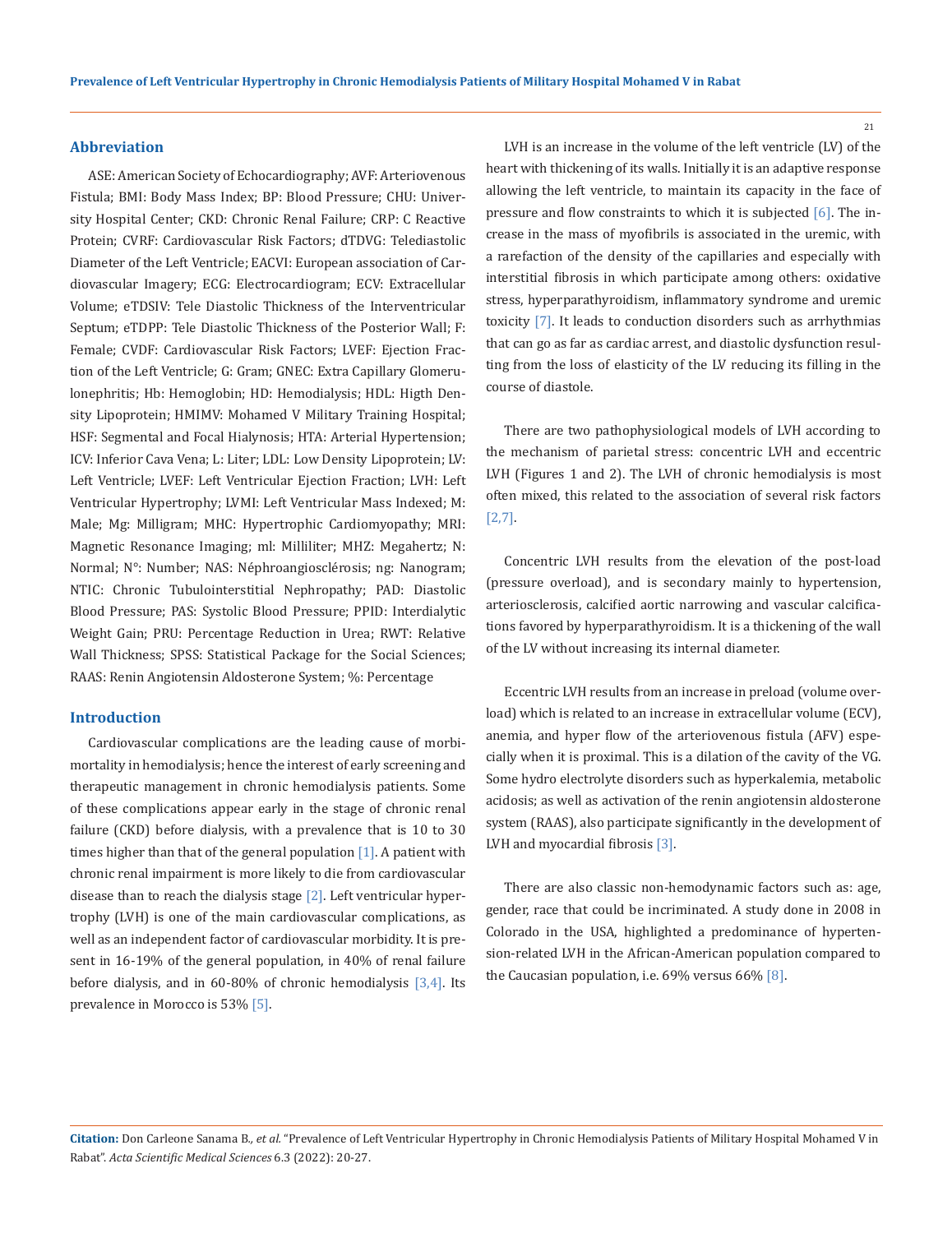MRI remains the best tool for detecting and quantifying LV abnormalities, but Echocardiography also has a prominent place in the diagnostic and therapeutic management of LVH and requires the measurement of left ventricular mass indexed (LVMI) [9] (Figure 1). This measurement should take into account the rapid variations in volume in chronic hemodialysis [2]. The place of echocardiography is essential because it makes it possible to distinguish it from hypertrophic cardiomyopathy (MHC) and other etiologies such as cardiac amyloidosis and the heart of the athlete. In the latter case, the ECG alone is inconclusive to retain the diagnosis of LVH [4,10-12].

#### **Objective**

It was a question of determining the prevalence of LVH, for a more adequate management of our patients on the cardiovascular level.

| 66-150        | $96 - 200$    |
|---------------|---------------|
|               |               |
| $0.6 - 0.9$   | $0.6 - 1.0$   |
| $0.6 - 0.9$   | $0.6 - 1.0$   |
| $0.22 - 0.42$ | $0.24 - 0.42$ |
| $43 - 95$     | $49 - 115$    |
| 67-162        | 88-224        |
|               |               |

**Figure 1:** Normal range of measurement of LV mass indexed [4].



Figure 2: Geometry of LV [4].

#### **Methods**

This is an observational and analytical cross-sectional study, which took place over a period of six (06) months (February to July 2020), at the Hemodialysis Center of the Mohamed V Military Training Hospital in Rabat. Our study population consisted of chronic hemodialysis patients treated at this center.

All patients of both sexes who have been on conventional hemodialysis (HD) for more than three (3) months, and who have received 2D transthoracic ultrasound with pulsed and continuous Doppler have been included. Patients recently placed on hemodialysis (<3 months) and those who had emergency dialysis were not included. Demographic and clinical-biological data were collected from patient records, supplemented as necessary by patient interrogation, and listed on a pre-established operating record.

These were: age, gender, seniority on dialysis; initial nephropathy; the type of vascular first and its flow; comorbidities and CVRF; functional signs; biological parameters (hydro-electrolytic; mineralo-bone; nutritional, inflammatory, lipid, hematological; nitrogen retention and dialysis quality). The echocardiographic parameters studied were: cardiac structures (walls, diameter, systolic function and global and segmental contractility of the LV and RV; surface of the atria); valve structures (kinetic, calcifications), flows (mitral, aortic, pulmonary, tricuspid, filling pressure of LV), pericardium and inferior vena cava (IVC).

LVH was defined by the mass of LV indexed to body surface or LVMI (g/m<sup>2</sup>): ≥ 95 in women and ≥115 in men. It was calculated according to the latest joint recommendations of the American Echocardiography Society (ASE) and the European Cardiovascular Imaging Association (EACVI) according to this formula (linear method): Mass of LV =  $0.8 \times \{1.04 \times [(dTDVG + eTDSIV + eTDPP]3$ – (dTDVG)3]} + 0.6 g (dTDVG: telediastolic diameter of the left ventricle; eTDSIV: telediastolic thickness of the interventricular septum; eTDPP: telediastolic thickness of the posterior wall). It was calculated with the patient's theoretical dry weight. When the mass was increased, the geometry was characterized as concentric or eccentric by calculating the relative thickness of the walls (Figure 2); according to the formula: RWT = 2XeTDPP/dTDVG. If RWT> 0.42:

**Citation:** Don Carleone Sanama B*., et al.* "Prevalence of Left Ventricular Hypertrophy in Chronic Hemodialysis Patients of Military Hospital Mohamed V in Rabat". *Acta Scientific Medical Sciences* 6.3 (2022): 20-27.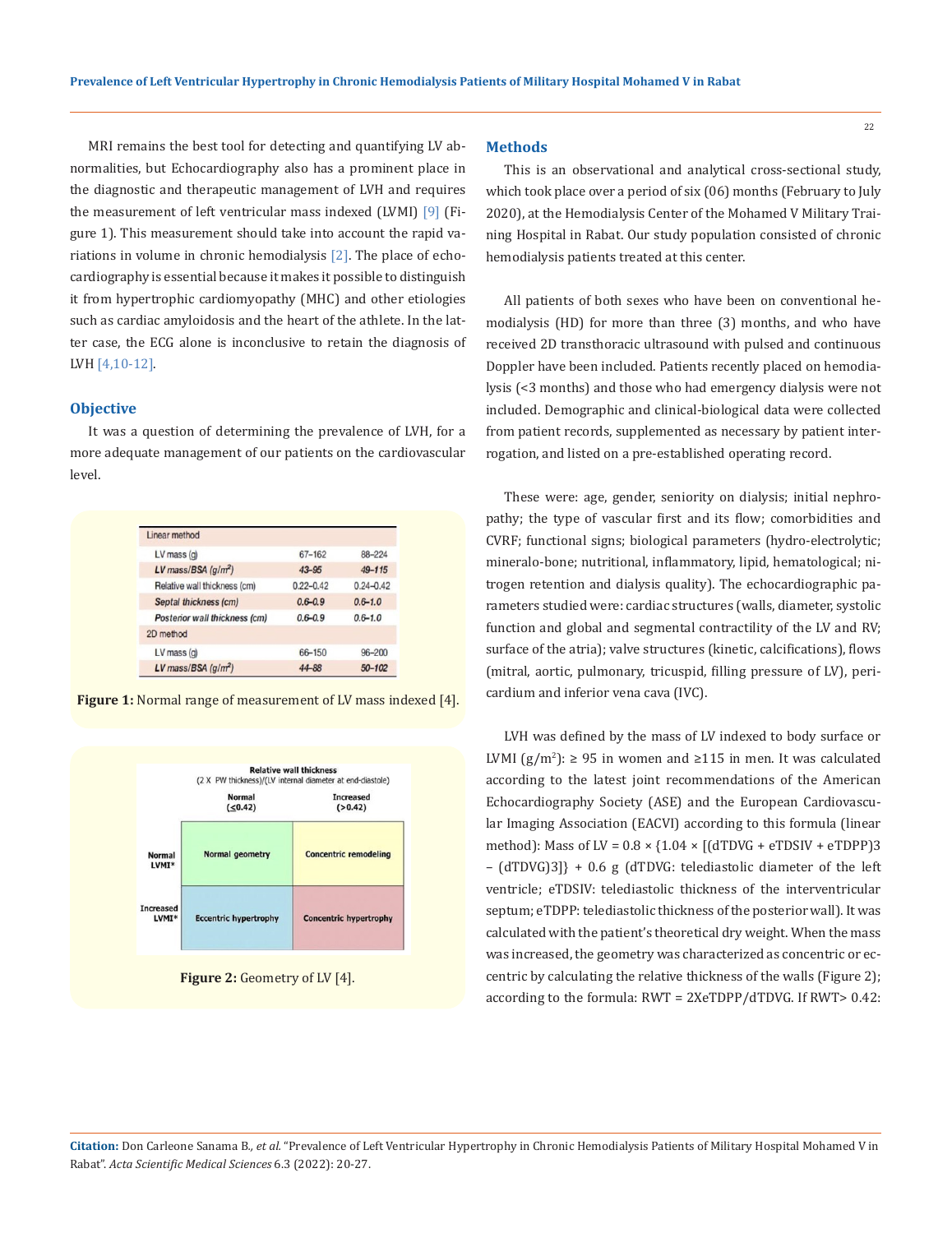it was a concentric geometry (increase in wall thickness/cavity size ratio); if RWT≤0.42: it was an eccentric geometry. In case of normal mass with a relative thickness > 0,42, it was called concentric remodeling [4].

The transthoracic ultrasound was performed with a VIVID 9 Vingmed system V (General Electric Medical System) ultrasound system and an M5S-D probe with a frequency oscillating between 1 and 8 MHZ. It was done by the same operator, and within 24 hours of the last dialysis session to avoid biases related to variations in the ECV. Echocardiographic data were collected via EchoPac software.

Blood pressure (BP) was taken at rest in a sitting position, then in the supine position at the beginning of the session and on the contralateral side at the vascular approach. Arterial hypertension was defined by a blood pression ≥140/90 mmHg. An hemoglobin threshold <10 g/dl was considered pathological and a CRP> 5.3 mg/l was said to be positive. Cardiomegaly was defined by a cardiothoracic index ≥0.55 (ratio of the greatest width of the thoracic silhouette to the greatest width of the cardiac silhouette). The LVEF was retained if >45%. Hyper phosphoremia and hypocalcemia were retained in front of these respective levels: >50 mg/l and  $< 80$  mg/l.

The data analysis was done from the SPSS 20.0 software and the input with Microsoft Office Word 2013. Quantitative variables were expressed as averages ± standard deviation and qualitative variables in numbers and percentages.

## **Results**

## **General population data**

Our sample size was 38 chronic hemodialysis patients.

#### **Sociodemographics data**

The age of the patients ranged from 24 to 86 years, with an average age of  $60.21 \pm 16.864$ . The predominant age range was 61 to 80 years. The sample consisted of 50% men and 50% women, a sex ratio of 1.

#### **Dialytics data**

All patients were on conventional hemodialysis. Seniority on dialysis ranged from 13 to 280 months. 23 patients (60.5%) were under 10 years of age on dialysis. The dominant initial nephropathy was diabetic nephropathy found in 12 patients (31.6%). Concerning the vascular approaches: 94.7% were dialysis by AVF, and 5.3% by tunelized jugular catheter; 71.1% had a distal AVF.

#### **Comorbidities and CVRF**

29 patients (76.3%) had at least one comorbidity. Diabetes and heart disease were the most common, respectively: 31.6% (12 cases) and 28.9% (11 cases); followed by PAD and neoplastic pathology or 10.5% for each. 76.3% (29 patients) had at least one CVRF. Sedentary living and hypertension were the most common CVRF, respectively: 60.5% and 42.1%.

## **Clinicals and para-clinicals data Clinics**

42.1% of patients were symptomatic (dyspnea, palpitations, angina). Predialytic hypertension was present in 57.9% of patients. PPID (inter dialytic weight gain) ranged from 1 to 4 kg. 8 patients (21.1%) had PPID>3 kg. 42.9% had normal BMI and 14.3% had morbid obesity.

#### **Paraclinics**

68.4% of patients had a residual diuresis ranging from 100 to 2000 ml.

About the phosphocalcium assessment: Hypocalcemia was found in 10 patients (26.3%), and 52.6% had significant hyperparathyroidism (≥10XN). 31.6% of patients had Hb <10 g/dL and 47.4% had elevated CRP. Dyslipidemia was observed in 18.4% of cases (7 patients), and 21.9% of patients were undernourished.

Regarding echocardiographic data: Cardiomegaly was present in 31.6% of patients. The LVMI maximum was  $164.4 \text{ g/m}^2$ . LVEF was retained in 97.4% of cases, and ICV was fine and compliant in 97.4% of cases.

#### **Frequency of LVH in chronic hemodialysis patients**

The frequency of LVH in chronic hemodialysis patients at the HMIMV in Rabat was 31.6% (12 patients), or 7 women (58.3%) versus 5 men (41.7%). Concentric LVH was predominant (23.7%) compared to eccentric (7.9%). Concentric remodeling was described in 14 patients or 36.8%.

**Citation:** Don Carleone Sanama B*., et al.* "Prevalence of Left Ventricular Hypertrophy in Chronic Hemodialysis Patients of Military Hospital Mohamed V in Rabat". *Acta Scientific Medical Sciences* 6.3 (2022): 20-27.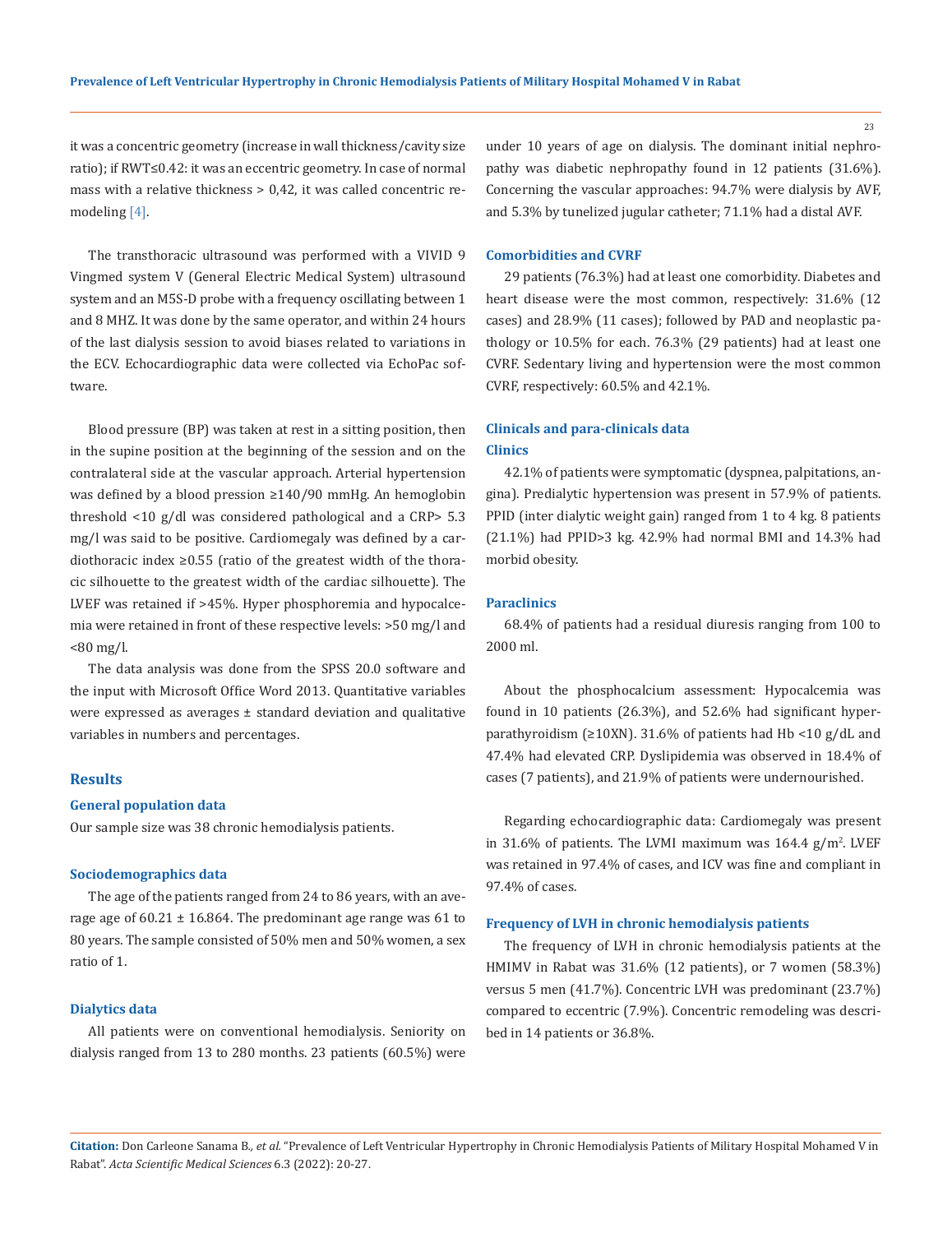#### **Prevalence of Left Ventricular Hypertrophy in Chronic Hemodialysis Patients of Military Hospital Mohamed V in Rabat**



**Figure 3:** Distribution of the population by type of LVH.

| Middle age (year)             | $60,2 \pm 16,86$   |
|-------------------------------|--------------------|
| Sex ratio $(M/F)$             | 1                  |
| Duration in HD (month)        | $136,32 \pm 22,93$ |
| Dry weight (Kg)               | $65,73 \pm 11,49$  |
| PPID(Kg)                      | $4,55 \pm 1,25$    |
| Kt/V                          | $1,54 \pm 0.23$    |
| PRU (%)                       | $72,94 \pm 6,45$   |
| Beta2microglobulin (mg/l)     | $44,56 \pm 18,33$  |
| PAS (mmHg)                    | $136,32 \pm 22,93$ |
| PAD (mmHg)                    | $73,58 \pm 19,5$   |
| Initial Néphropathy (%)       |                    |
| <b>Diabetes</b>               | 31,6               |
| <b>NTIC</b>                   | 26,3               |
| <b>Glomerular Nephropathy</b> | 7,9                |
| Indeterminate                 | 26,3               |
| Others* (NAS, HSF, GNEC)      | 7,8                |
| Proximal AVF (%)              | 23,6               |
| Distal AVF (%)                | 71,1               |
| CVRF(%)                       |                    |
| Obesity                       | 15,8               |
| Sedentary lifestyle           | 60,5               |
| Dyslipidemia                  | 18,4               |
| <b>HTA</b>                    | 42,1               |
| Smoking                       | 5.3                |
|                               |                    |

**Table 1:** Socio-demographics and dialytics data.

| <b>Parameters</b>              | Moyenne ± écart-type |
|--------------------------------|----------------------|
| LMVI $(g/m^2)$                 | $92,8 \pm 28,87$     |
| LVEF $(\% )$                   | $59,74 \pm 6,66$     |
| Kalemia                        | $5,24 \pm 0,73$      |
| Alkalines reserves (mmol/l)    | $21,42 \pm 2,7$      |
| Urea $(g/l)$                   | $1,11 \pm 0,265$     |
| Creatinine $(mg/l)$            | $91,84 \pm 23,12$    |
| Pthi (pg/ml)                   | $732,4 \pm 532,47$   |
| Serum Calcium (mg/l)           | $88.5 \pm 9.51$      |
| Phosphorémia (mg/l)            | $44,47 \pm 15,31$    |
| $CRP$ (mg/l)                   | $12,28 \pm 15,49$    |
| Albumin $(g/l)$                | $38,53 \pm 4,56$     |
| $H\acute{e}$ moglobin $(g/dl)$ | $10.9 \pm 1.41$      |
| HDL cholestérol $(g/l)$        | $0.39 \pm 0.98$      |
| Ferritinémia (ng/ml)           | $423,08 \pm 270,99$  |
| 25 (OH) Vitamin D (ng/ml)      | $32,45 \pm 20,64$    |

24

**Table 2**: Biologicals and Echocardiographics parameters.

## **Discussion**

### **Frequency of LVH**

LVH represents one of the common cardiovascular complications, as well as an independent factor of cardiovascular morbidity in patients with renal impairment before dialysis (40%), and in chronic hemodialysis in particular (60-80%) [3,4]. Several studies have been done on this subject in Africa, particularly in Morocco, Benin, Tanzania and other continents.

In our series, the frequency of LVH was 31.6% with a female predominance (18.43%). 2 studies done in Morocco on the one hand in 2013 at the University Hospital of Oujda on 70 patients, and on the other hand in 2014 at the Hassan II University Hospital of Fez on 50 patients found a prevalence of LVH respectively of 53% and 56% [5,13]. This is also the case in the Vigan series in Benin which found LVH in 77 out of 141 chronic hemodialysis patients, or 54.6% [6].

In a Tanzanian cohort study done in 2017, this prevalence was 42% [14].

**Citation:** Don Carleone Sanama B*., et al.* "Prevalence of Left Ventricular Hypertrophy in Chronic Hemodialysis Patients of Military Hospital Mohamed V in Rabat". *Acta Scientific Medical Sciences* 6.3 (2022): 20-27.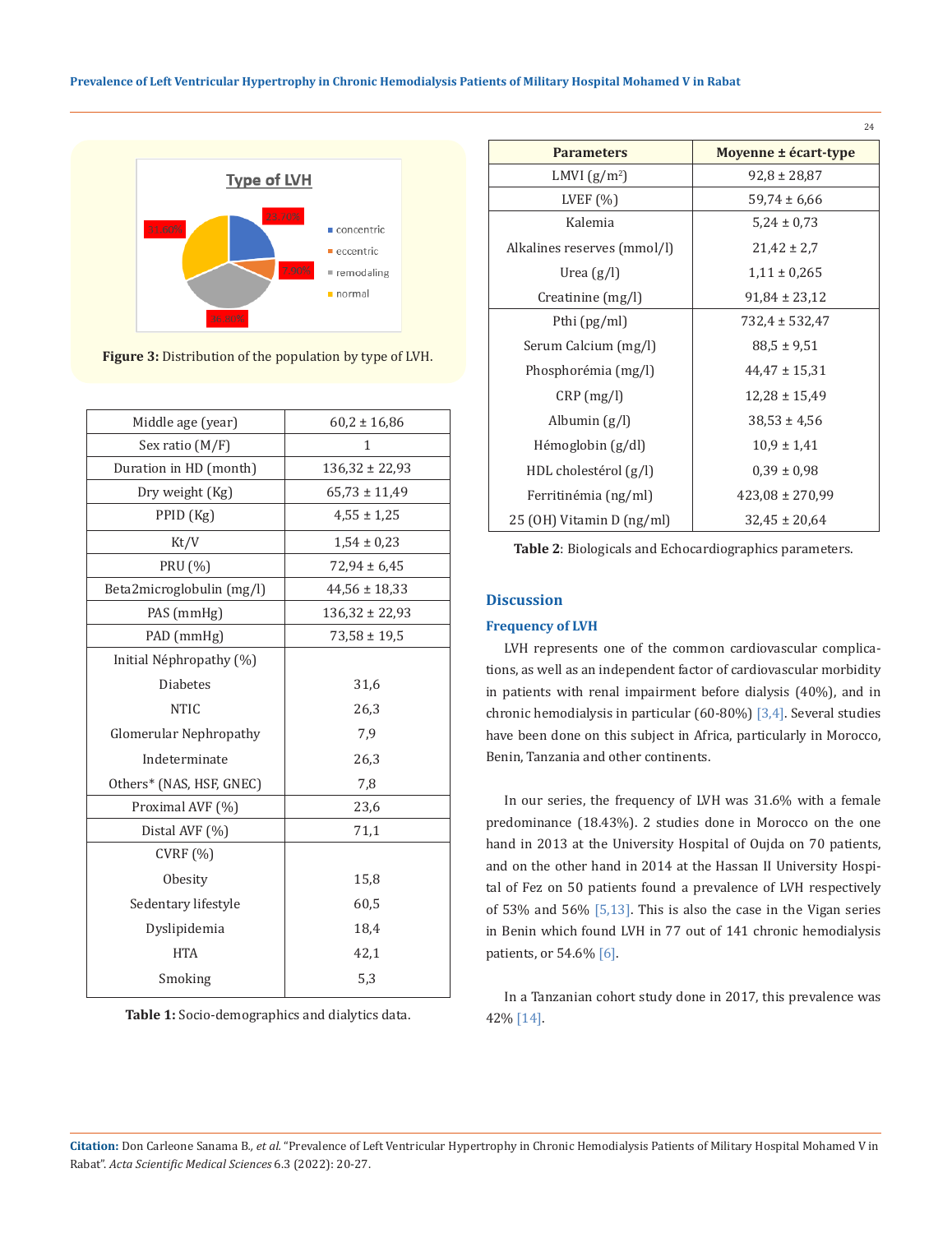25

This discrepancy in the frequency of LVH compared to other studies could be explained by the small size of our sample.

In general, the risk of cardiovascular disease is low in women. A New York study conducted in 2017, which aimed to test whether this sex-related protection played a role in the occurrence of LVH even in the presence of hypertension, found a predominance of LVH in women (43.4% versus 32.1% for men) [15]. This is consistent with our results.

Concentric LVH was predominant in our series at 23.7%. It should also be noted that the significant rate of patients with concentric remodeling was 36.8%. These results are similar to those of Vigan which also found in its series a concentric HVG in 54.6% and a concentric remodeling in 45.4% [6]. A 1996 Canadian cohort of 432 patients recently placed on hemodialysis also found the predominant concentric LHV at 41% [16]. This could be explained in our study by the considerable prevalence of hypertension (42.1%), which is implicated mainly in the pathophysiology of this type of LVH resulting from the elevation of the post-load.

#### **Dialytics data and CVRF**

The average length of time on dialysis was  $106.53 \pm 72.72$ . These data support those found by Eziani., *et al*. who reported an average of  $93 \pm 55$  [13]. 23 patients or 60.5% had less than 10 years on dialysis, compared to 20.6% in the Vigan series in Benin [6].

The dominant initial nephropathy was diabetic nephropathy found in 12 patients (31.6%). On the other hand, in Kharimi., *et al*. in Oujda, diabetic nephropathy accounted for 13% [5]. In the series of Eziani., *et al*. in Fez and Faqih SA at the CHU Ibn Roch in Casablanca, nephropathy was indeterminate in the majority: respectively 42% and 46% [13,17].

AVF was the most common vascular onset in 94.7% of cases or 36 patients and 71.1% had distal AVF. Eziani., *et al*. 80% of hemodialysis patients had distal AVF  $[13]$ ; which is consistent with the results of our study.

Sedentary living and hypertension were the most common CVRF, respectively: 60.5% and 42.1%. These data are similar to those found in the Tanzanian cohort that highlighted the presence of hypertension in 60% of patients [14]. Hypertension itself is a common cardiovascular disease and is a major modifiable risk factor for cardiovascular disease [18].

## **Clinicals and paraclinicals data**

Pre dialytic hypertension was present in 57.9% of patients. In a Beninese study done at the CNHU-HKM in Cotonou, pre dialytic blood pressure was elevated in 46.8% of cases [6]. This is statistically close to our data, and could be explained by the high frequency of hypertension constituting the second CVRF in our series, at a rate of 42.1%.

PPID ranged from 1 to 4 kg with an average of  $4.55 \pm 14.25$ . 8 patients (21.1%) were overloaded (PPID>3 kg), however in Fez, Eziani found an average of  $2.2 \pm 0.7$  [13]. Numerous studies have shown that PPID correlates with interdialytic interval, the longer it is, the more PPID increases and is associated with a high risk of cardiovascular morbidity. A New York study done in 2016, demonstrated that intensive daily hemodialysis through short night sessions significantly reduced the mass of LV compared to conventional (3 weekly sessions) [19].

Regarding the dialysis dose, the average PRU =  $72.94 \pm 6.45$ ; which correlates with the result found by Vigan:  $72.8 \pm 11.8\%$  [6].

Anemia was present in 31.6% of cases with an average of 10.90 ± 1.41. Faqih SA in casablanca and Kharimi., *et al*. in Oujda found anemia in 41% and 78% respectively [5,17]. This low level compared to other studies could be explained by the rigorous management of our patients, who was systematically put on erythropoiesis stimulating agent as soon as the hemoglobin level is <10 g/dl; with blood count monthly control for therapeutic adjustment.

Cardiomegaly was present in 31.6% of patients, on the other hand in Vigan in Benin, it was observed in 55.4% [6].

#### **Conclusion**

Left ventricular hypertrophy (LVH) is a very common pathology in hemodialysis and is a major predictor of cardiovascular morbidity. Its prevalence is 31.6% in our series, with a female predominance or 18.43%. Its early diagnosis by 2D echocardiography

**Citation:** Don Carleone Sanama B*., et al.* "Prevalence of Left Ventricular Hypertrophy in Chronic Hemodialysis Patients of Military Hospital Mohamed V in Rabat". *Acta Scientific Medical Sciences* 6.3 (2022): 20-27.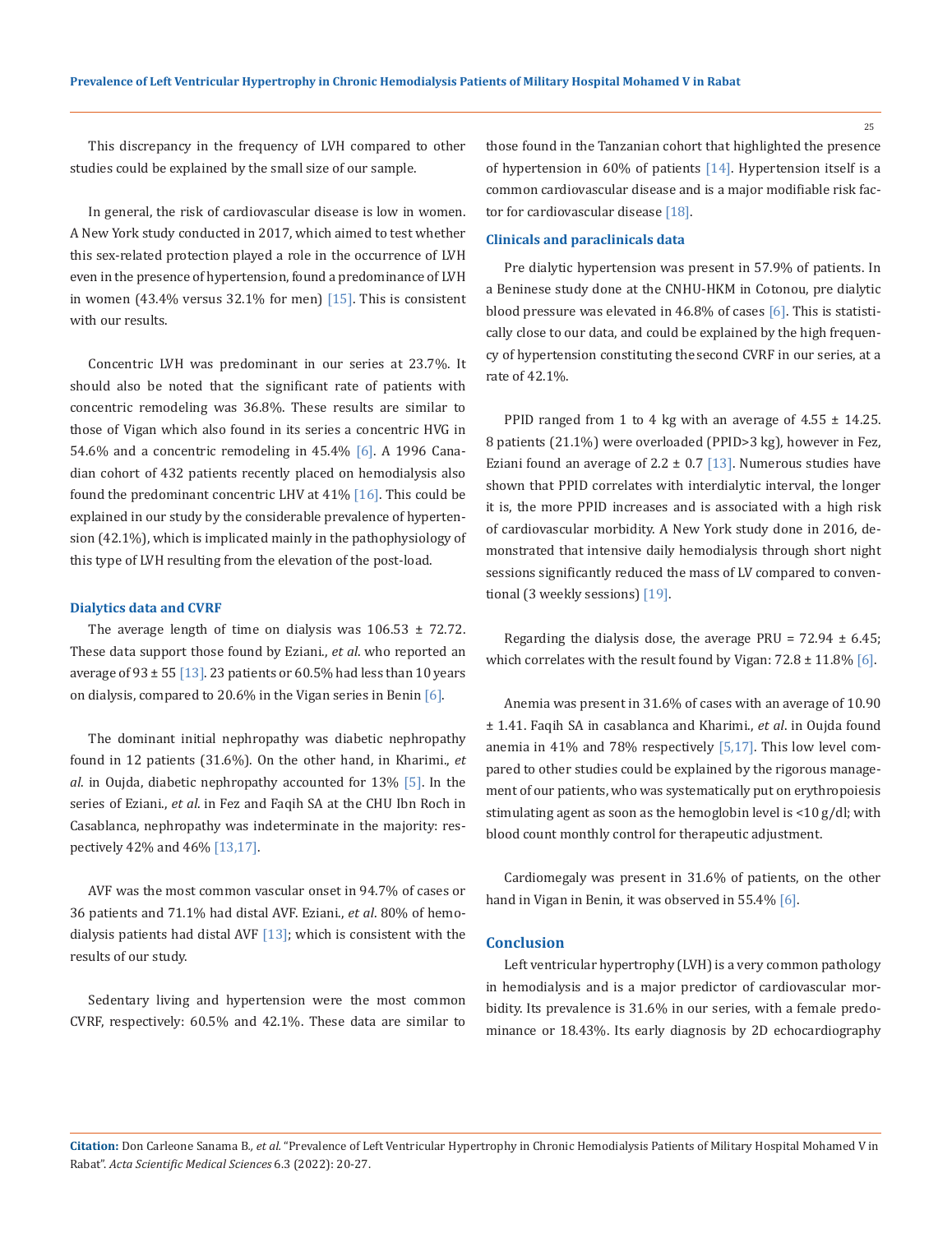during the annual cardiovascular assessment, must be done systematically. Its multidisciplinary management involving cardiologists and nephrologists is necessary to reduce the risk of cardiovascular morbidity particularly high in this population.

## **Conflicts of Interest**

The authors do not declare any conflict of interest.

## **Authors' Contributions**

All of the above-mentioned authors participated in the development of this work. They all read and approved the final and handwritten version.

## **Bibliography**

- 1. Hassani K., *et al*. "Echocardiographic abnormalities in chronic end-stage renal failure Causes of death of dialysis patients: descriptive epidemiology 2001 / 2010 Bioethics Law 2004 and donation of life: the word to donors Urinary and hypert abnormalities". 7.2011 (2020): 2010-2011.
- 2. Vircoulon M and Combe C. "Cardiac consequences of chronic renal failure". 18.12 (2020): 1-14.
- 3. Taufiq Rohman S.Pd.I MP. "le Manuel du Résident". *Psikol Perkemb* (2019): 1-224.
- 4. [Suisse D and Finalement H. "Discovery of left ventricular hy](https://pubmed.ncbi.nlm.nih.gov/28639774/)[pertrophy on adult echocardiography".](https://pubmed.ncbi.nlm.nih.gov/28639774/) *Revue Médicale Suisse* [13 \(2017\): 1106-1112.](https://pubmed.ncbi.nlm.nih.gov/28639774/)
- 5. Karimi I., *et al*[. "Prevalence and predictive factors of occur](http://dx.doi.org/10.1016/j.nephro.2013.07.219)[rence of left ventricular hypertrophy in chronic hemodialysis](http://dx.doi.org/10.1016/j.nephro.2013.07.219) [Anxiodepressive disorders in chronic hemodialysis in east](http://dx.doi.org/10.1016/j.nephro.2013.07.219)[ern Morocco Ophthalmological manifestationss".](http://dx.doi.org/10.1016/j.nephro.2013.07.219) *Nephrology Therapy* [9.5 \(2013\): 290.](http://dx.doi.org/10.1016/j.nephro.2013.07.219)
- 6. Vigan J., *et al*. "Left ventricular hypertrophy in chronic hemodialysis patients at CNHU-HKM of Cotonou". *Nephrology Therapy* 14.1 (2018): 29-34.
- 7. Gosse P., *et al*[. "Hypertrophie ventriculaire gauche au cours](http://dx.doi.org/10.1016/S1166-4568(15)66869-3) [de l ' hypertension artérielle".](http://dx.doi.org/10.1016/S1166-4568(15)66869-3) *EMC – Cardiology* 10.15 (2015): [1-11.](http://dx.doi.org/10.1016/S1166-4568(15)66869-3)
- 8. Havranek EP., *et al*[. "Left Ventricular Hypertrophy and Cardio](https://pubmed.ncbi.nlm.nih.gov/18823858/)[vascular Mortality by Race and Ethnicity".](https://pubmed.ncbi.nlm.nih.gov/18823858/) *The American Journal of Medicine* [121.10 \(2008\): 870-875.](https://pubmed.ncbi.nlm.nih.gov/18823858/)
- 9. Glassock RJ., *et al*[. "Left Ventricular Mass in Chronic Kidney](https://pubmed.ncbi.nlm.nih.gov/19996010/)  [Disease and ESRD". 7 \(2009\): 79-91.](https://pubmed.ncbi.nlm.nih.gov/19996010/)
- 10. Chez É and Hd LH. "L'échocardiographie chez l'hémodialysé chronique".
- 11. Malík J., *et al*. "Echocardiography in patients with chronic kidney diseases". *Cor Vasa* 60.3 (2018): e287-295.
- 12. Hedman K., *et al*[. "Limitations of Electrocardiography for De](https://doi.org/10.1016/j.amjmed.2019.06.028)[tecting Left Ventricular Hypertrophy or Concentric Remod](https://doi.org/10.1016/j.amjmed.2019.06.028)eling in Athletes". *[The American Journal of Medicine](https://doi.org/10.1016/j.amjmed.2019.06.028)* 133.1 [\(2020\): 123-132.e8.](https://doi.org/10.1016/j.amjmed.2019.06.028)
- 13. Ezziani M., *et al*[. "Echocardiographic abnormalities in chronic](https://pubmed.ncbi.nlm.nih.gov/25419342/) [hemodialysis: Prevalence and risk factors".](https://pubmed.ncbi.nlm.nih.gov/25419342/) *Pan African Medical Journal* [18 \(2014\): 1-6.](https://pubmed.ncbi.nlm.nih.gov/25419342/)
- 14. Raphael DM., *et al*[. "Heart diseases and echocardiography in](https://pubmed.ncbi.nlm.nih.gov/30586432/)  [rural Tanzania: Occurrence, characteristics, and etiologies](https://pubmed.ncbi.nlm.nih.gov/30586432/) [of underappreciated cardiac pathologies".](https://pubmed.ncbi.nlm.nih.gov/30586432/) *PLoS One* 13.12 [\(2018\): 1-16.](https://pubmed.ncbi.nlm.nih.gov/30586432/)
- 15. Gerdts E., *et al*[. "Left ventricular hypertrophy offsets the sex](https://doi.org/10.1016/j.ijcard.2017.12.086)  [difference in cardiovascular risk \(the Campania Salute Net](https://doi.org/10.1016/j.ijcard.2017.12.086)work)". *[International Journal of Cardiology](https://doi.org/10.1016/j.ijcard.2017.12.086)* 258 (2018): 257- [261.](https://doi.org/10.1016/j.ijcard.2017.12.086)
- 16. Parfrey PS., *et al*. "Nephrology Dialysis Transplantation Outcome and risk factors for left ventricular disorders in chronic uraemia" (1996).
- 17. Faqih SA., *et al*[. "Evaluation of Phosphocalcium, Nutritional,](http://dx.doi.org/10.1016/j.nephro.2015.07.115)  [Cardiovascular and Complications Of Vascular Approach In](http://dx.doi.org/10.1016/j.nephro.2015.07.115)  Hemodialysis Over 20 Years". *[Nephrology and Therapeutics](http://dx.doi.org/10.1016/j.nephro.2015.07.115)* [11.5 \(2015\): 306.](http://dx.doi.org/10.1016/j.nephro.2015.07.115)
- 18. Yildiz M., *et al*. "Left ventricular hypertrophy and hypertension". *Progress in Cardiovascular Diseases* 63.1 (2020): 10-21.

**Citation:** Don Carleone Sanama B*., et al.* "Prevalence of Left Ventricular Hypertrophy in Chronic Hemodialysis Patients of Military Hospital Mohamed V in Rabat". *Acta Scientific Medical Sciences* 6.3 (2022): 20-27.